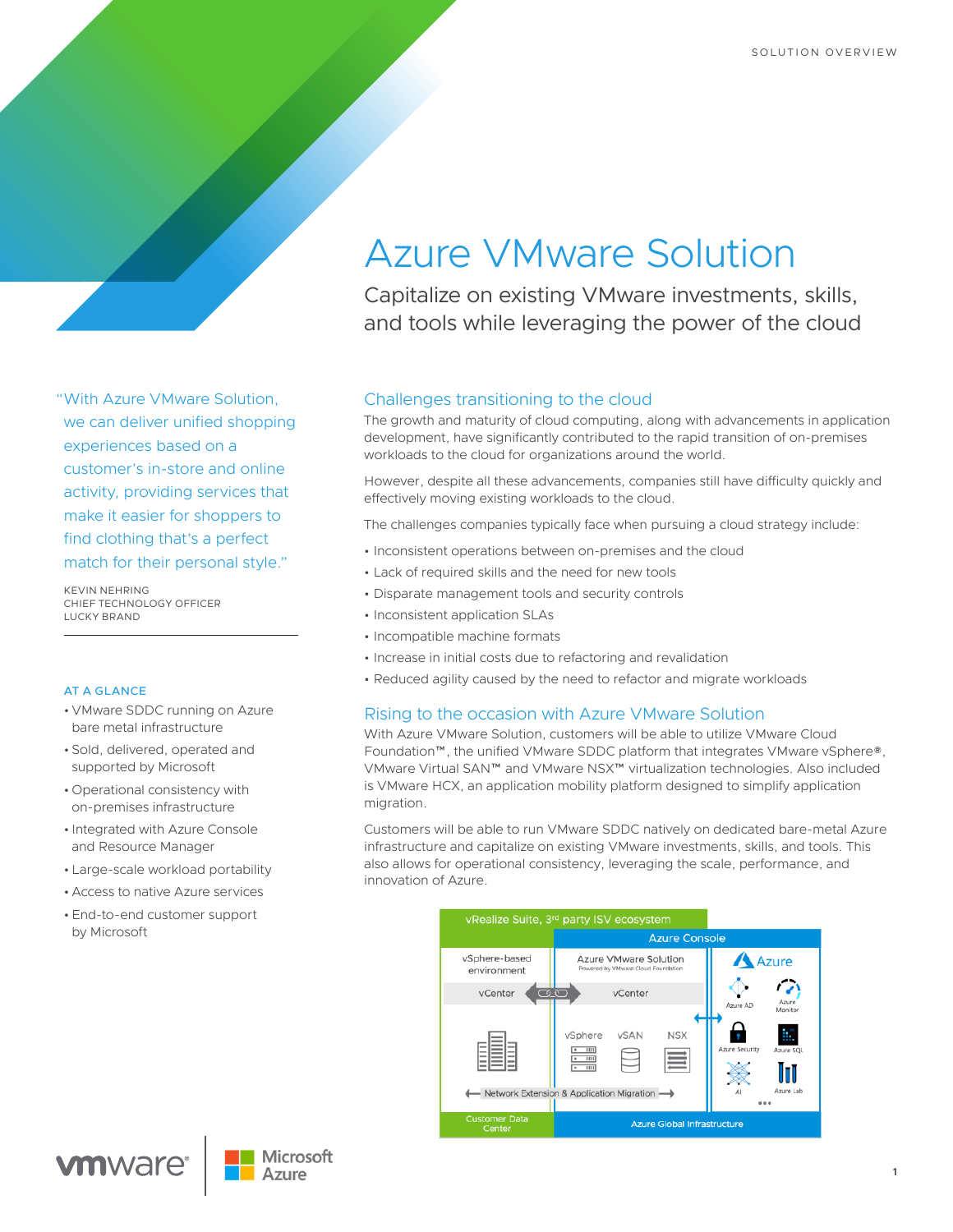"We can significantly reduce costs by standardizing on Azure VMware Solution and progressively migrating our systems to the cloud. We can do this incrementally without disruption to administration and application development. We also expect to see considerable financial savings as we reduce our on-premises infrastructure and software."

MOHAMED SOLIMAN BUSINESS TECHNOLOGY INFRASTCUTURE LEAD AMOUN PHARMACEUTICAL

# The value of VMware SDDC on Azure Cloud

The organizational benefits of extending on-premises workloads to the cloud go beyond the technological advancements. The ability for many of these companies to unlock significant cost savings is another key motivation. Azure VMware Solution is able to provide companies with the ability to reduce costs, increase efficiency, and modernize applications.

#### Best of both worlds

• VMware's enterprise software combined with the flexibility and speed of Azure

## Zero refactoring

• 69% lower migration cost<sup>1</sup> and time reduced from years to months

#### Existing skills

• Reduce time and cost of additional training by leveraging expertise already in place

#### Cloud economics

• Lower TCO vs. traditional on-prem environments from infrastructure and operational savings

# The unique value of Azure VMware Solution

While there are other offerings that can also provide organizations with a path to the cloud, Azure VMware Solution sets itself apart with a unique set of features. It provides additional value to organizations looking to make the jump to the cloud while also solving problems for different stakeholders in the organization.

#### Lower cost for Microsoft applications for Business owners

- Free extended security updates for Windows and SQL Server 2008
- Support for Office 365 in Horizon® virtual desktop environments
- Bring and use existing on-premises Windows and SQL Server licenses

#### Simplify multi-environment operations for IT administration teams

- Unified consumption, licensing, and billing with other Azure services
- Support for Azure Resource Manager automation templates
- Events, alerts and logs exposed in both environments

#### Deliver modern applications in optimized environments for developers

- Seamless access to Azure's market leading PaaS services
- Integration of VMware SDDC management into Azure portal
- Unified permissions and access control across both environments